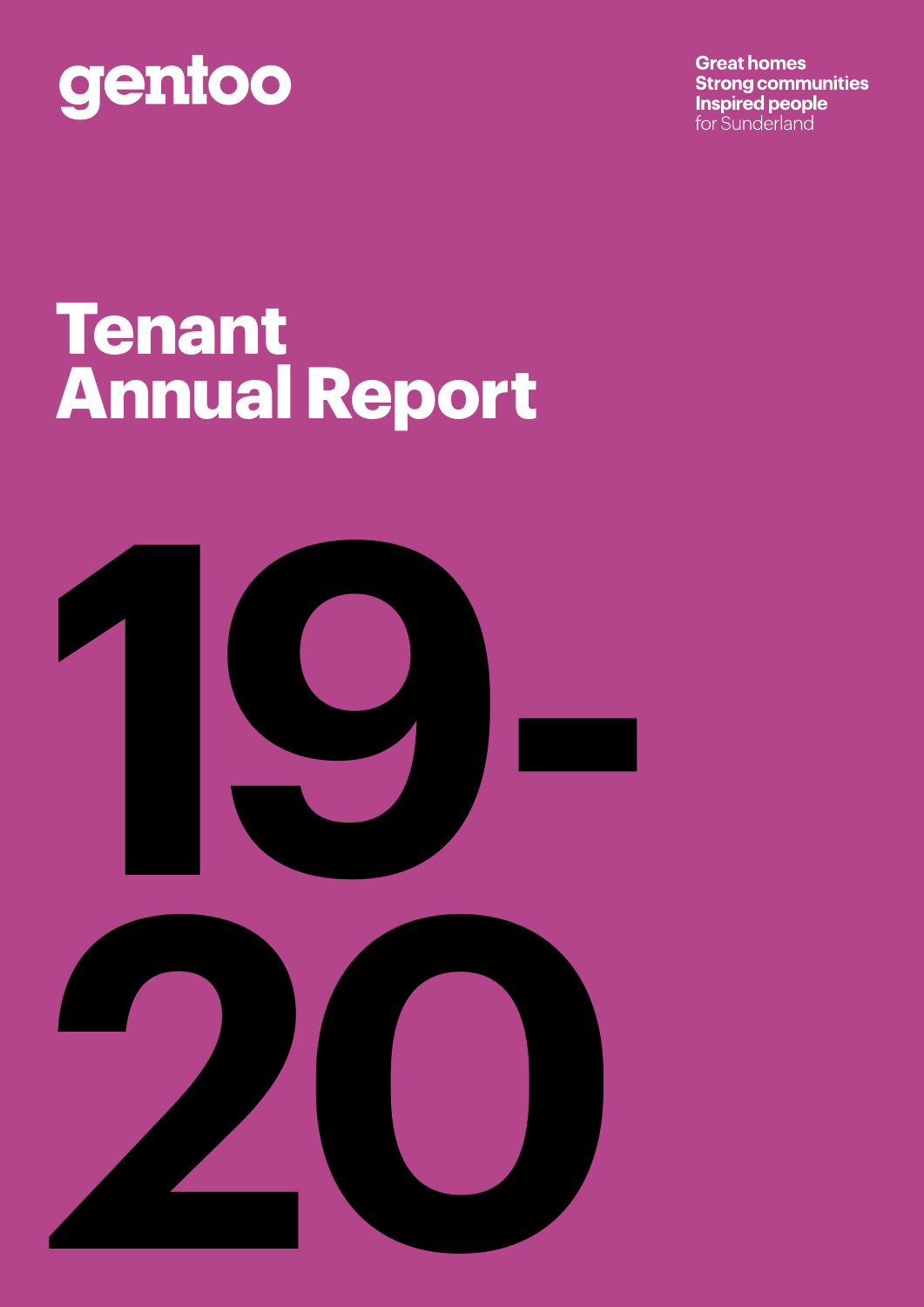### **Thank you to our COVID-19 heroes**



### **A tribute to the late James Falade**

This year we were sad to lose one of our longest serving involved tenants and former Board member **James Falade**.

We're incredibly grateful to James for the knowledge he shared and invaluable input he made, which has helped to shape Gentoo to what it is today.

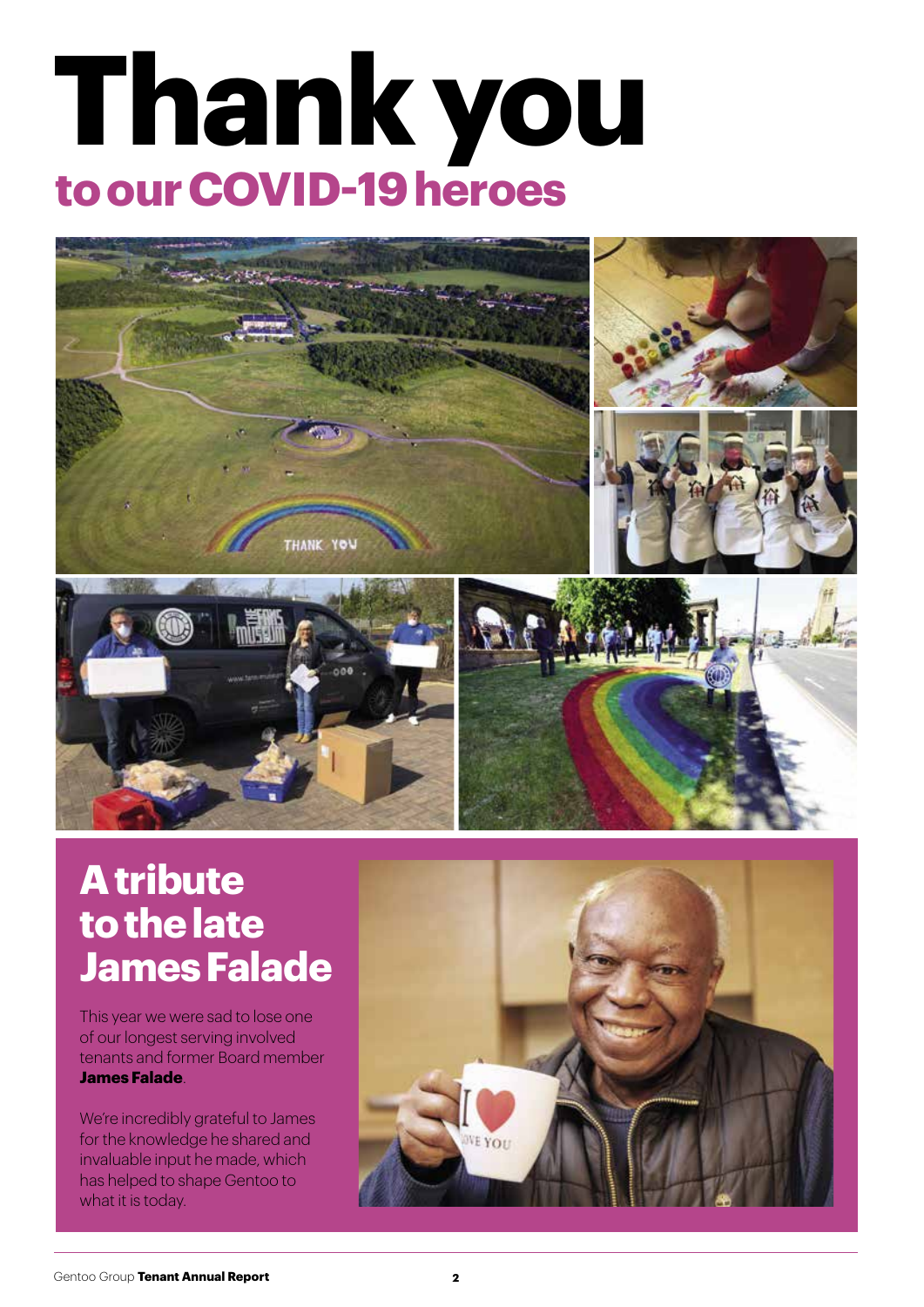### **Welcome from our CEO, Nigel Wilson**

I'm pleased to welcome you to our Tenant Annual Report for 2019/20, which aims to provide you with an annual snapshot of our performance and achievements as your landlord. This is the first report I am able to bring you following one full year as Gentoo's Chief Executive Officer and hope you find it useful.

The year ended in extraordinary circumstances as a result of the COVID-19 pandemic and presented significant challenges, not just for Sunderland and the UK, but for the entire world. Between Gentoo, Sunderland City Council and other key city partners, we worked hard during the pandemic to ensure our most vulnerable residents received the support they needed. We made more than 30,000 telephone calls to check on the welfare of our tenants and provided more than 1,000



volunteering hours at Sunderland Foodbank, to help produce and deliver food parcels to residents who were unable to leave their home – something my colleagues and I were extremely proud to be a part of.

Being proud is one of the key cornerstones to Gentoo being able to deliver its key services and during 2019/20, I'm pleased to say the organisation continued to perform strongly for its tenants. We collected more than 100% of the rent due to us, completed almost 170,000 repairs visits, with 95% of tenants being satisfied with the overall service they received.

I am pleased to say that we have continued to invest significantly in our existing homes this past year, spending £41 million on property investment programmes across the city, such as new double glazing and new boilers, with a further £34 million planned to invest in the maintenance of our properties during 2020/21. Hopefully this reassures you that I am fully committed to this pledge.

I was delighted to launch our new Affordable Homes Plan this past year, which will be vital in improving the availability of good quality affordable rented housing in Sunderland over years to come. By doing so, we will invest £117 million in bringing a minimum of 900 additional homes to rent to Sunderland by 2024.

I fully believe that whilst the journey ahead will have some challenges, the fantastic spirit and passion of the people of Sunderland will build a strong and vibrant future for all. I look forward to driving further positive change in the city.

#### **Nigel Wilson**

Group Chief Executive Officer

**"Whilst the crucial mistakes made by Gentoo in the past around lack of investment in its properties, particularly around double glazing, are well known, I am determined to put these right. I will ensure that you and all our other tenants, receive the service that you deserve, as quickly as we can possibly deliver these important improvements."**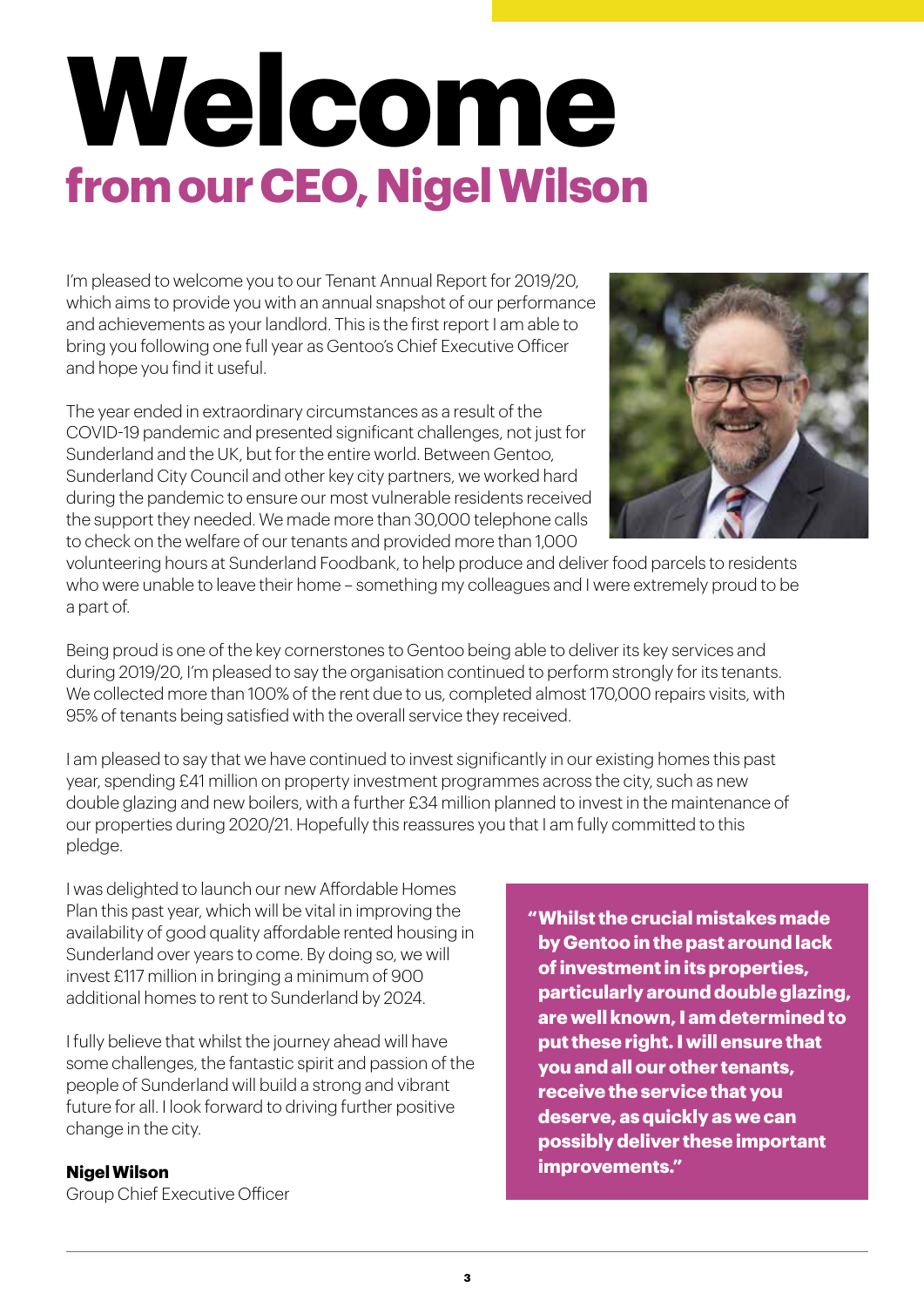# **Our performance 2019/20**

|                                                                     | How we performed<br>during 2019/20                             | How we are performing<br>so far during 2020/21         |
|---------------------------------------------------------------------|----------------------------------------------------------------|--------------------------------------------------------|
| <b>Current rent</b><br>arrears                                      | £1.65m                                                         | £2.09m                                                 |
| Average time to<br>$\left(\blacksquare\right)$<br>re-let a property | 49 days                                                        | 97 days*                                               |
| Formal complaints<br>performance                                    | 78%                                                            | 100%                                                   |
| Telephone calls to<br><b>Housing Services</b>                       | 236,369<br>calls received<br>average wait of 10 seconds        | 9.701<br>calls received<br>average wait of 16 seconds  |
| Telephone calls to<br><b>Property Services</b>                      | <b>181,895</b><br>calls received<br>average wait of 78 seconds | 22,715<br>calls received<br>average wait of 93 seconds |
| <b>Tenants satisfaction</b><br>with our routine<br>repairs service  |                                                                |                                                        |
| <b>Repairs completed</b><br>on time                                 | 84%                                                            | 88%                                                    |
| Repairs completed<br>right first time                               | 83%                                                            | 90%                                                    |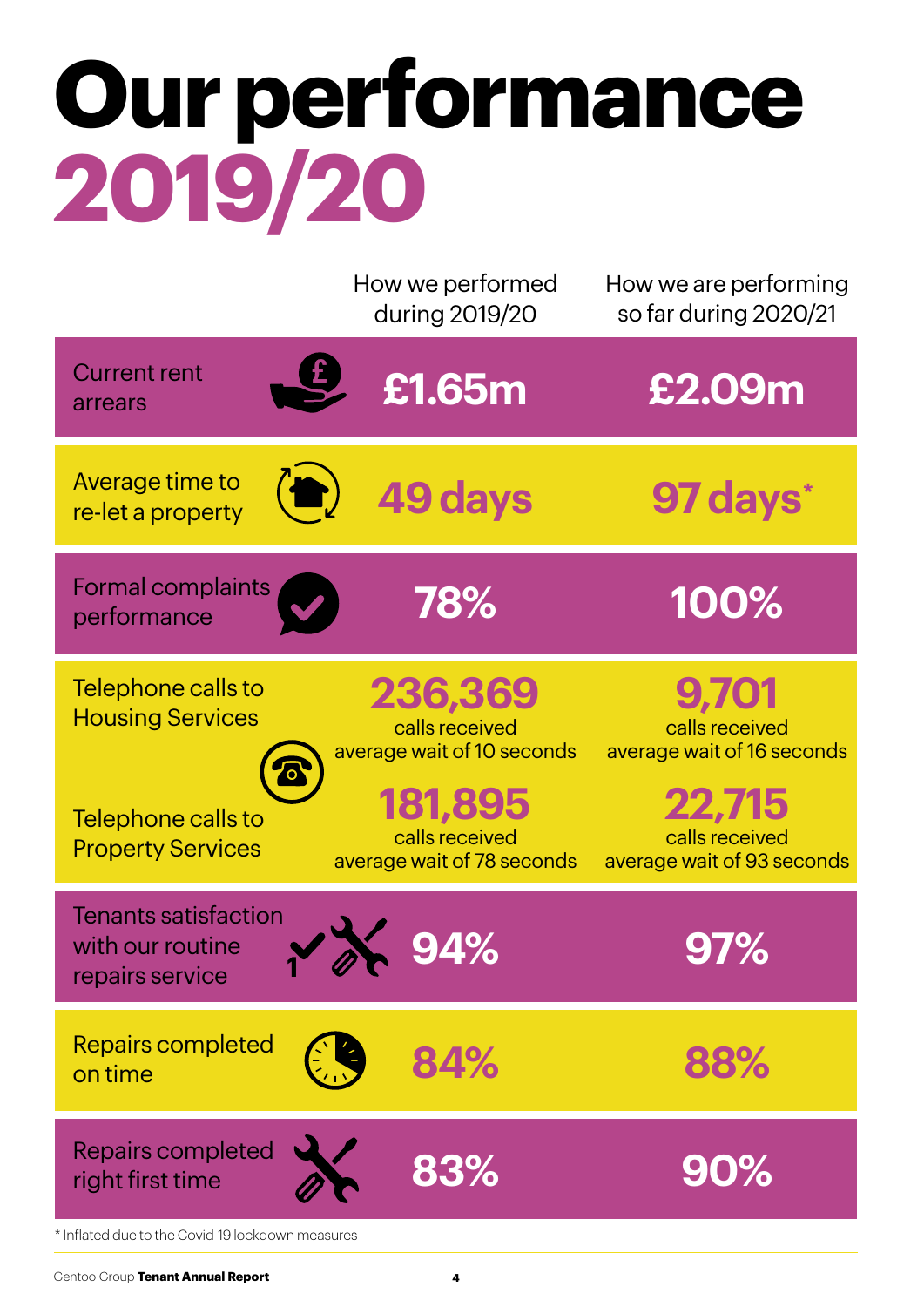# **Our achievements 2020/21**

**We have launched our new corporate strategy which aims to provide the organisation with key areas of focus for delivering its services to tenants. We call these five key themes our 'five Ps'.** 

Here is a brief summary of our achievements over the past year using these themes.

#### **Place**

- £41million being spent on planned modernisations
- 100% of homes meeting the Government's Decent Homes Standard
- 1,000 homes fitted with double glazing
- 1,858 heating systems upgraded
- 100 new homes for rent started on site at Keelman Rise (Downhill) and Brockwell Green (Fence Houses)

### **People**

- Provided money and debt management advice to 1,225 tenants with £1,114,456 claimed in additional benefits
- Supported more than 200 people aged between 18 and 24 to live independently
- Supported 174 tenants who may have been struggling with drug or alcohol issues, through our Positive Engagement Service
- Worked with more than 100 people on our Wise Steps employability programme and supported 14 people into a job
- Supported 211 victims of domestic abuse and anti-social behaviour and signposted to 252 to other organisations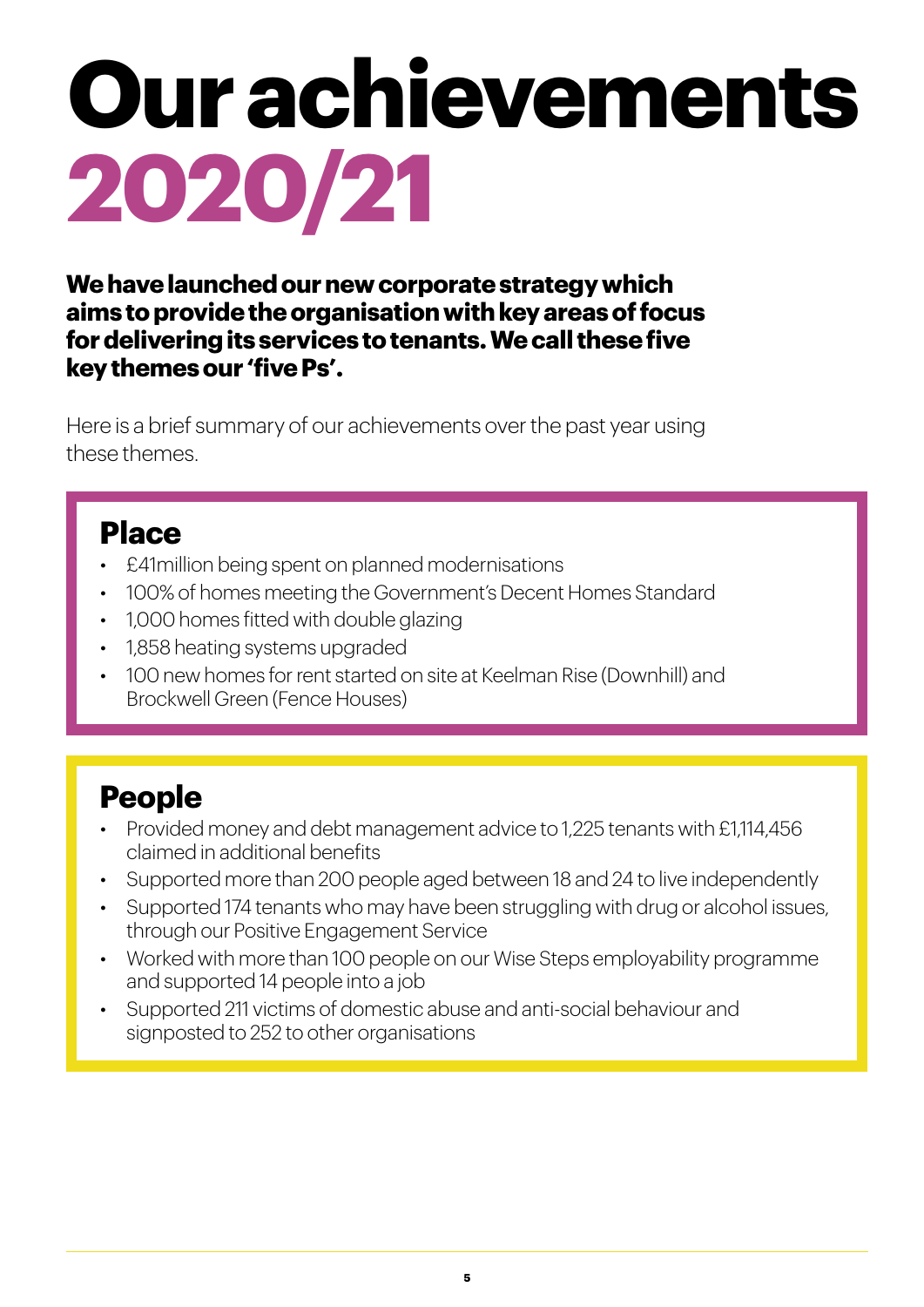## **Our achievements 2020/21**

#### **Perform**

- Worked closely with the Regulator of Social Housing on our recovery plan and were reclassified as G2 compliant for our corporate governance
- Ensured that the voice of our tenants is heard at all levels of in our organisation and took a lead role in delivering the National Housing Federation's Together with Tenants
- Continued the rollout of our 'My Gentoo' online self-service portal, with more than 3,000 tenants now regularly accessing our services online
- Our Community Engagement Forums granted £25,000 to 56 local community groups through our Aspire Grant Scheme

#### **Partnership**

- Worked closely with our main principal contractors to create unique opportunities for tenants across the city
- Launched a partnership with SAFC and the Foundation of Light to engage tenants across a range of programmes
- Worked with key partners to deliver some Christmas cheer to more than 200 families
- Worked with Sunderland City Council to provide homes to eight homeless people

#### **Pride**

- Celebrated the tenth anniversary of the Genfactor, with 1000 contestants taking part since we launched the talent competition
- Commissioned the delivery of the Positive Footsteps programmes in schools across Sunderland to help inspire the career aspirations of young people in the city
- Kept our estates and neighbourhoods in top condition and cut 3m square metres of grass
- Further demonstrated our commitment to employing local people, with 75% of our workforce living in the city
- Awarded the Living Wage Accreditation, for our commitment to ensure our colleagues are paid a fair wage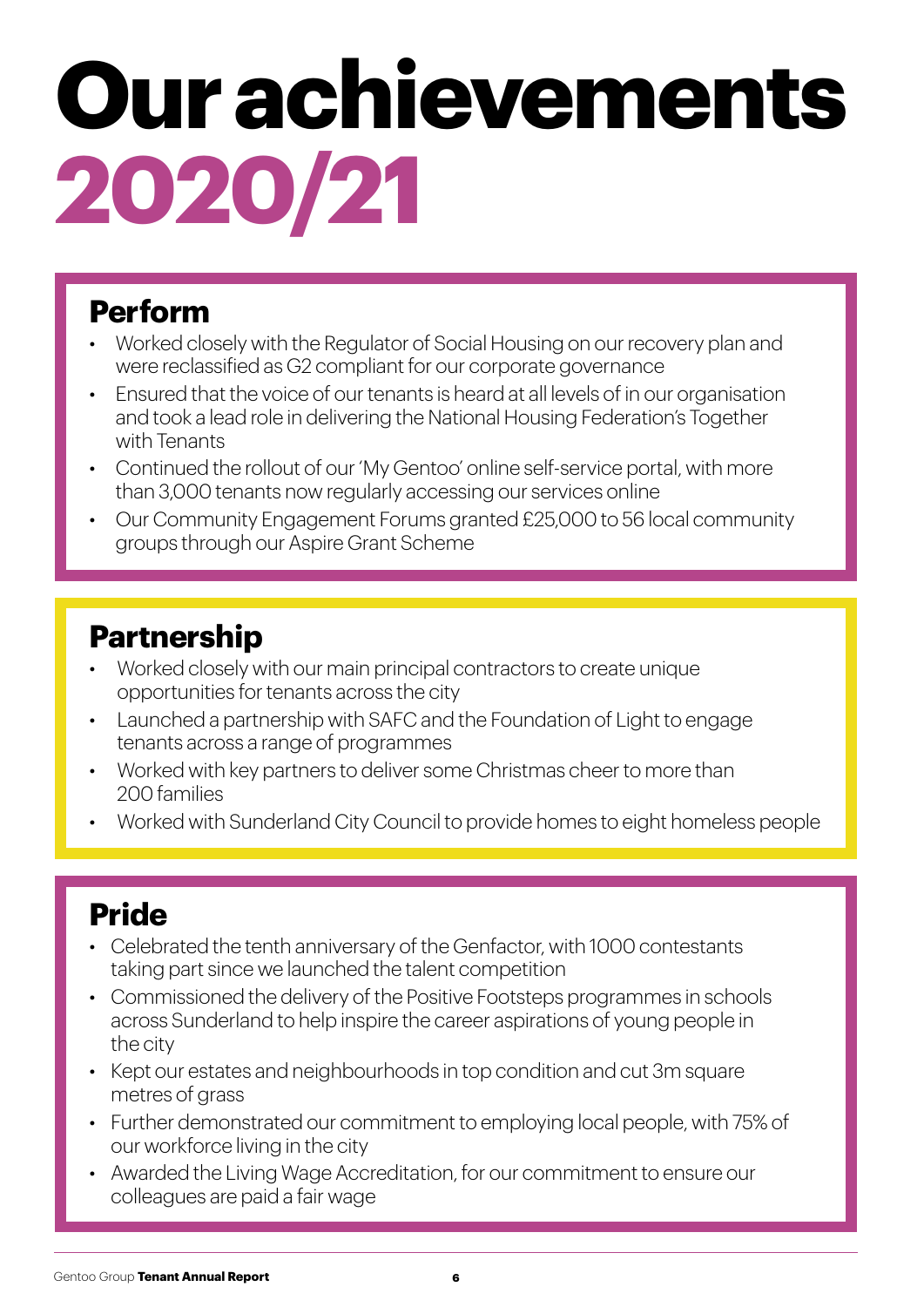# **How we spend your rent**



We believe that in order to achieve our goals, we must operate as a compliant, efficient and effective social housing provider. Our aim is to be well governed and financially resilient, operating efficiently and responsibly, and investing wisely to fulfil our social purpose.

Value for money is a key driver of the services we provide on behalf of our tenants and residents and it is embedded in everything we do. We recognise that it is not just simply about the cost, it's about identifying the right balance in how our resources are best utilised.